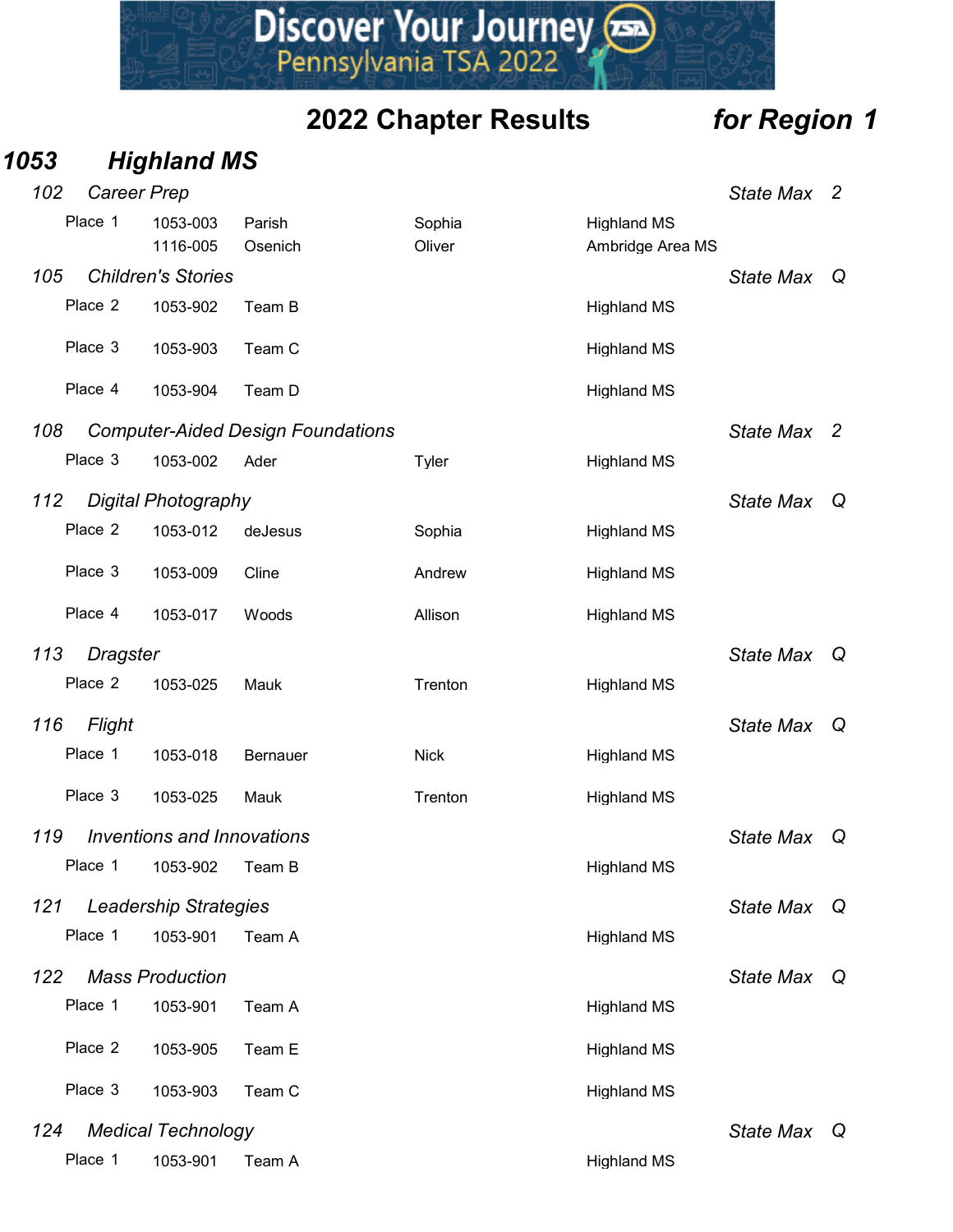# 2022 Chapter Results for Region 1 **126 Off the Grid Place 1 1053-016** Shope<br>
Pennsylvania TSA 2022<br> **2022 Chapter Results for Region 1**<br>
State Max Q<br>
Place 1 1053-016 Shope<br>
Place 1 1053-016 Shope<br>
Place 1 1053-016 Shope<br>
Place 1 1053-016 Shope<br>
Place 1 10 **PRISCOVET YOUT JOUTNEY AND SERVIT SUMPLY AND ARRY PRESSURE THE CITY**<br>
PRISCOVET **PRISCIPLE AND STANDART STATE OF REGION 1**<br>
Off the Grid<br>
Place 1 1053-901 Team A<br>
Prepared Speech<br>
Place 1 1053-016 Shope Alaina Highland MS 127 Prepared Speech State Maximum of the State Maximum of State Maximum of State Maximum of State Maximum of State Maximum of State Maximum of State Maximum of State Maximum of State Maximum of State Maximum of State Maxim Place 1 1053-016 Shope Alaina Highland MS **Discover Your Journey Consumers Source 2 1053-901**<br>
Pennsylvania TSA 2022<br>
2022 Chapter Results for Region 1<br>
Place 1 1053-901 Team A<br>
Place 1 1053-012 deJesus Sophia Highland MS<br>
Place 2 1053-012 deJesus Sophia Highland 128 Problem Solving **State Max** Q Primary Control Court Pour Journey<br>
Pennsylvania TSA 2022<br>
2022 Chapter Results for Region 1<br>
Place 1 1053-901 Team A Highland MS<br>
Primary State Max Q<br>
Place 2 1053-016 Shope<br>
Place 2 1053-901 Team A Highland MS<br>
Place 2 1 Piscover Your Journey<br>
Pennsylvania TSA 2022<br>
2022 Chapter Results for Region 1<br>
Pisce 1 1053-901 Team A<br>
Pisce 1 1053-016 Shope<br>
Pisce 1 1053-016 Shope<br>
Pisce 2 1053-012 deJesus<br>
Pisce 2 1053-901 Team A<br>
Structural Engine 131 Structural Engineering **State Max Q** and State Max Q Place 1 1053-901 Team A Highland MS<br>
Place 1 1053-901 Team A Highland MS<br>
Place 1 1053-901 Team A Highland MS<br>
Place 2 1053-016 Shope Alaina Highland MS<br>
Place 2 1053-012 deJesus Sophia Highland MS<br>
Place 1 1053-901 Team A 135 Video Game Design State Max 2 Off the Grid<br>
Place 1 1053-901 Team A<br>
Prepared Speech<br>
Place 2 1053-012 deJesus<br>
Place 2 1053-912 deJesus<br>
Place 2 1053-902 Team A<br>
State Max Q<br>
Place 2 1053-902 Team B<br>
Structural Engineering<br>
Place 2 1053-903 Team A<br>
Vi Prepared Speech<br>
Place 1 1053-901 Team A<br>
Place 2 1053-012 deJesus<br>
Place 2 1053-901 Team A<br>
Place 1 1053-901 Team A<br>
Structural Engineering<br>
Place 2 1053-902 Team B<br>
Structural Engineering<br>
Place 2 1053-903 Team A<br>
Place 136 Website Design National Contract of the State Max Quality of State Max Quality of State Max Quality of State Max Quality of State Max Quality of State Max Quality of State Max Quality of State Max  $\sim$  Quality of State Place 1 1053-010 shope Awaina Highland MS<br>
Place 2 1053-012 deJesus Sophia Highland MS<br>
Place 1 1053-901 Team A Highland MS<br>
State Max Q<br>
State Max Q<br>
Place 1 1053-901 Team A Highland MS<br>
Video Game Design<br>
Place 2 1053-90 152 PA - Digital Video Challenge State Max 1 Problem Solving<br>
Place 1 1053-902 Team A Highland MS<br>
Place 2 1053-902 Team B Highland MS<br>
Structural Engineering<br>
Place 1 1053-901 Team A Highland MS<br>
Place 2 1053-902 Team B Highland MS<br>
Place 3 1053-902 Team B Highland 153 PA - Logo Design National State Max 2 and State Max 2 Place 2 1053-902 Team B<br>
Structural Engineering<br>
Place 1 1053-901 Team A<br>
Video Game Design<br>
Place 2 1053-903 Team C<br>
Place 3 1053-902 Team B<br>
Place 1 1053-901 Team A<br>
Place 1 1053-901 Team A<br>
Place 1 1053-901 Team A<br>
Plac Place 2 1053-016 Shope Alaina Highland MS Frace 1 1053-901 Team A<br>
1735 Video Game Design<br>
Place 2 1053-903 Team B<br>
1736 Website Design<br>
1736 Website Design<br>
1736 Website Design<br>
1742 PA - Digital Video Challenge<br>
1842 - State Max 2<br>
1842 - State Max 2<br>
1842 - Sta Video Game Design<br>
Place 2 1053-902 Team B<br>
Place 3 1053-902 Team B<br>
Website Design<br>
Place 1 1053-901 Team A<br>
Place 1 1053-901 Team A<br>
Place 1 1053-901 Team A<br>
Place 1 1053-012 deJesus<br>
Place 1 1053-016 Shope<br>
Place 2 1053 Place 3 1053-902 Team B<br>
Place 3 1053-902 Team B<br>
Place 1 1053-901 Team A<br>
Place 1 1053-901 Team A<br>
Place 1 1053-901 Team A<br>
Place 1 1053-901 Team A<br>
Place 1 1053-012 delesus<br>
Place 2 1053-016 Shope<br>
Place 2 1053-016 Shope Place 9 1053-008 Armstrong Mara Highland MS Place 10 1053-015 Rodgers Lilly Lilly Highland MS PA - Digital Video Challenge<br>
Place 1 1053-901 Team A<br>
Place 1 1053-012 delesus<br>
Place 2 1053-016 Shope<br>
Place 2 1053-016 Shope<br>
Place 2 1053-016 Shope<br>
Place 4 1053-017 Woods<br>
Place 4 1053-017 Woods<br>
Place 5 1053-010 Cova 173 Forensic Technology - Written State Max 0 Place 1 1053-006 Tripp Caden Caden Highland MS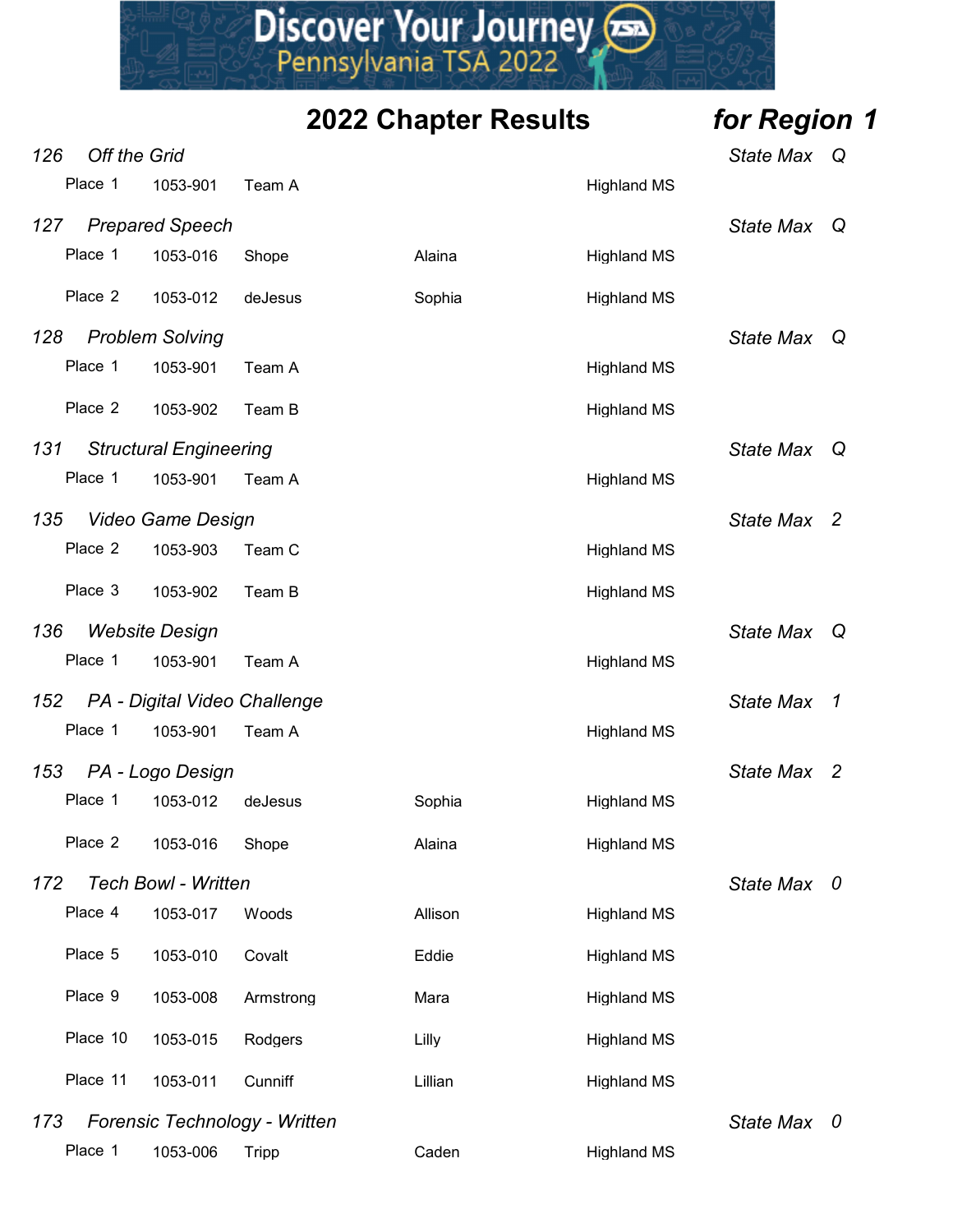

### 174 Coding - Written State Max 0

| Place   | 1053-005 | <b>Skinger</b> | Kavlee   | Highland MS        |
|---------|----------|----------------|----------|--------------------|
| Place 2 | 1053-024 | Lofink         | Harrison | <b>Highland MS</b> |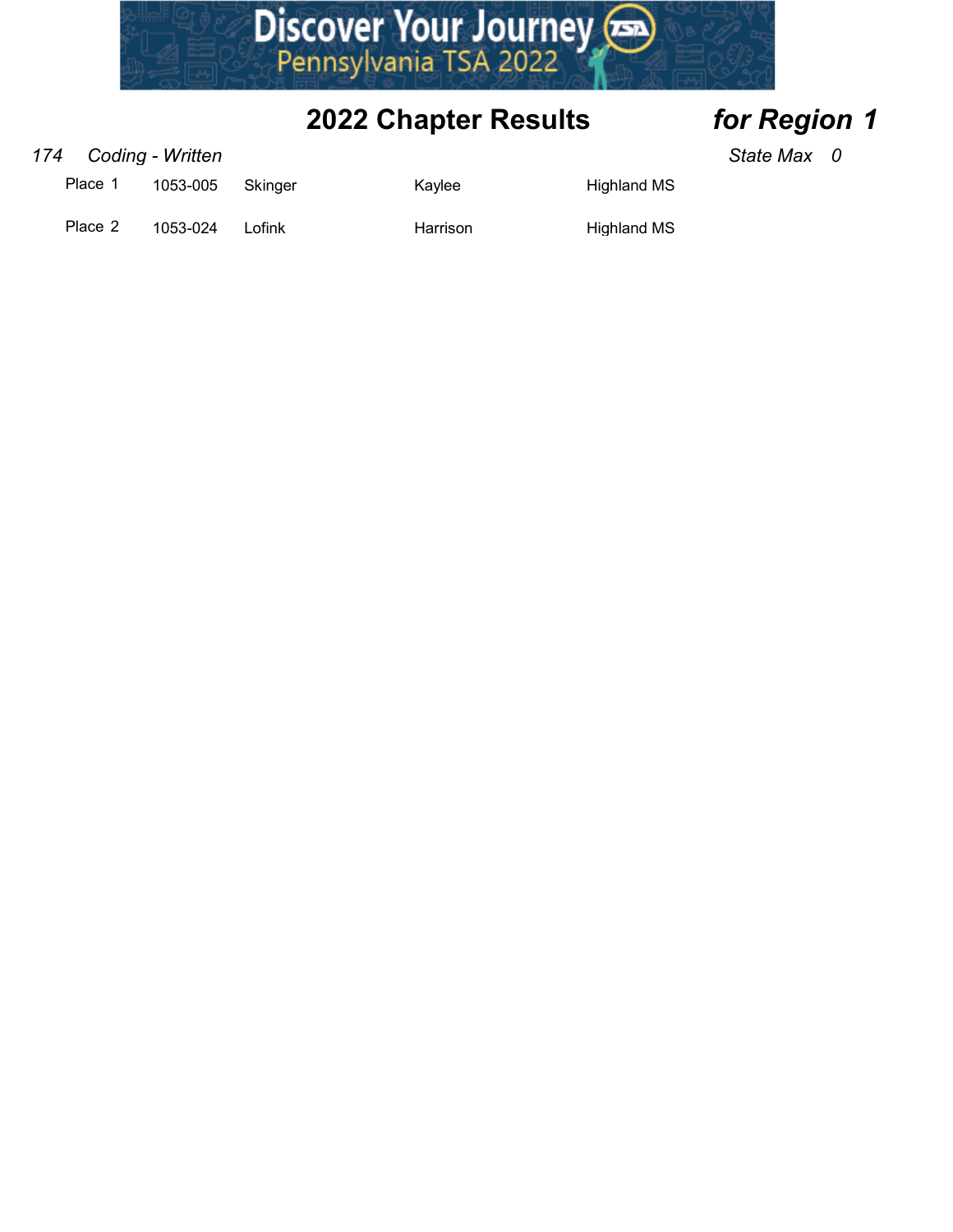|      |                     |                                   |                               | <b>2022 Chapter Results</b> |                  | for Region 1 |  |
|------|---------------------|-----------------------------------|-------------------------------|-----------------------------|------------------|--------------|--|
| 1063 |                     | <b>Carson MS</b>                  |                               |                             |                  |              |  |
| 105  |                     | <b>Children's Stories</b>         |                               |                             |                  | State Max Q  |  |
|      | Place 1             | 1063-901                          | Team A                        |                             | <b>Carson MS</b> |              |  |
| 119  |                     | <b>Inventions and Innovations</b> |                               |                             |                  | State Max Q  |  |
|      | Place 3             | 1063-901                          | Team A                        |                             | Carson MS        |              |  |
| 122  |                     | <b>Mass Production</b>            |                               |                             |                  | State Max Q  |  |
|      | Place 4             | 1063-902                          | Team B                        |                             | Carson MS        |              |  |
| 126  | <b>Off the Grid</b> |                                   |                               |                             |                  | State Max Q  |  |
|      | Place 2             | 1063-901                          | Team A                        |                             | Carson MS        |              |  |
| 128  |                     | <b>Problem Solving</b>            |                               |                             |                  | State Max Q  |  |
|      | Place 7             | 1063-902                          | Team B                        |                             | Carson MS        |              |  |
|      |                     |                                   | 132 System Control Technology |                             |                  | State Max 1  |  |
|      | Place 1             | 1063-901                          | Team A                        |                             | Carson MS        |              |  |
| 172  |                     | <b>Tech Bowl - Written</b>        |                               |                             |                  | State Max 0  |  |
|      | Place 3             | 1063-004                          | Conner                        | Chloe                       | Carson MS        |              |  |
| 174  |                     | Coding - Written                  |                               |                             |                  | State Max 0  |  |
|      | Place 3             | 1063-007                          | Hotkowski                     | John                        | Carson MS        |              |  |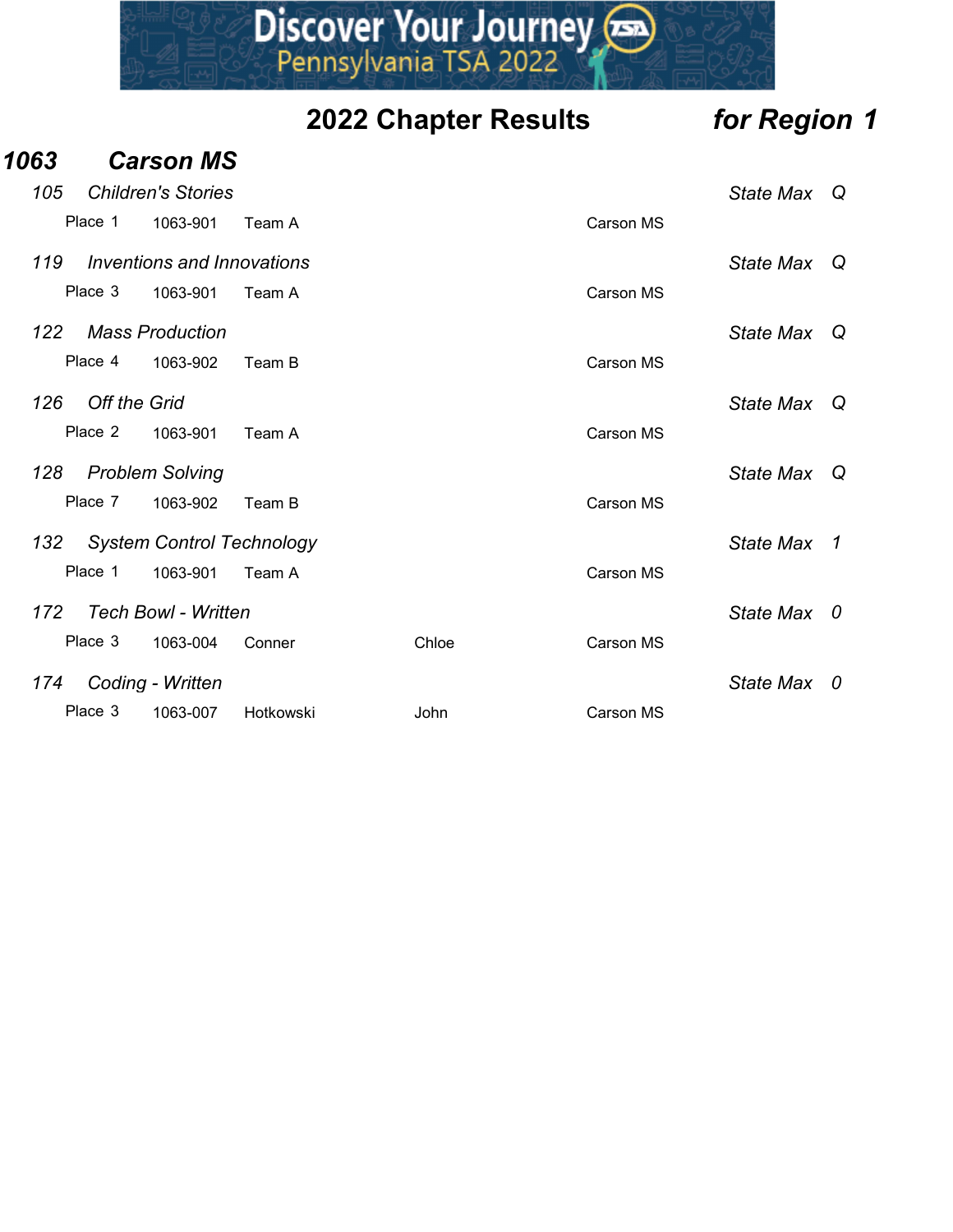|      |            |                                        |                                                            | Discover Your Journey       |            |              |  |
|------|------------|----------------------------------------|------------------------------------------------------------|-----------------------------|------------|--------------|--|
|      |            |                                        |                                                            | <b>2022 Chapter Results</b> |            | for Region 1 |  |
| 1070 |            | <b>Ingomar MS</b>                      |                                                            |                             |            |              |  |
| 108  | Place 1    | 1070-003                               | <b>Computer-Aided Design Foundations</b><br><b>Divekar</b> | Saniya                      | Ingomar MS | State Max 2  |  |
|      | Place 2    | 1070-011                               | Chen                                                       | Kevin                       |            |              |  |
|      |            |                                        |                                                            |                             | Ingomar MS |              |  |
|      | Place 4    | 1070-005                               | MacDonald                                                  | <b>Nick</b>                 | Ingomar MS |              |  |
| 112  | Place 1    | Digital Photography<br>1070-003        | Divekar                                                    | Saniya                      | Ingomar MS | State Max Q  |  |
| 113  | Dragster   |                                        |                                                            |                             |            | State Max Q  |  |
|      | Place 1    | 1070-015                               | Greenberg                                                  | Connor                      | Ingomar MS |              |  |
|      | Place 3    | 1070-004                               | Kant Zajac                                                 | Max                         | Ingomar MS |              |  |
|      | Place 4    | 1070-007                               | Xing                                                       | Talon                       | Ingomar MS |              |  |
| 115  |            | <b>Essays on Technology</b>            |                                                            |                             |            | State Max 1  |  |
|      | Place 1    | 1070-007                               | Xing                                                       | Talon                       | Ingomar MS |              |  |
|      | 116 Flight |                                        |                                                            |                             |            | State Max Q  |  |
|      | Place 2    | 1070-003                               | Divekar                                                    | Saniya                      | Ingomar MS |              |  |
| 119  |            | <b>Inventions and Innovations</b>      |                                                            |                             |            | State Max Q  |  |
|      | Place 2    | 1070-901                               | Team A                                                     |                             | Ingomar MS |              |  |
| 128  |            | <b>Problem Solving</b>                 |                                                            |                             |            | State Max Q  |  |
|      | Place 3    | 1070-902                               | Team B                                                     |                             | Ingomar MS |              |  |
|      | Place 4    | 1070-904                               | Team D                                                     |                             | Ingomar MS |              |  |
|      | Place 5    | 1070-903                               | Team C                                                     |                             | Ingomar MS |              |  |
|      | Place 6    | 1070-901                               | Team A                                                     |                             | Ingomar MS |              |  |
| 134  |            | <b>Technical Design</b>                |                                                            |                             |            | State Max 2  |  |
|      | Place 1    | 1070-901                               | Team A                                                     |                             | Ingomar MS |              |  |
| 135  |            | Video Game Design                      |                                                            |                             |            | State Max 2  |  |
|      | Place 1    | 1070-901                               | Team A                                                     |                             | Ingomar MS |              |  |
|      | Place 4    | 1070-902                               | Team B                                                     |                             | Ingomar MS |              |  |
| 172  | Place 1    | <b>Tech Bowl - Written</b><br>1070-004 | Kant Zajac                                                 | Max                         | Ingomar MS | State Max 0  |  |

- 
-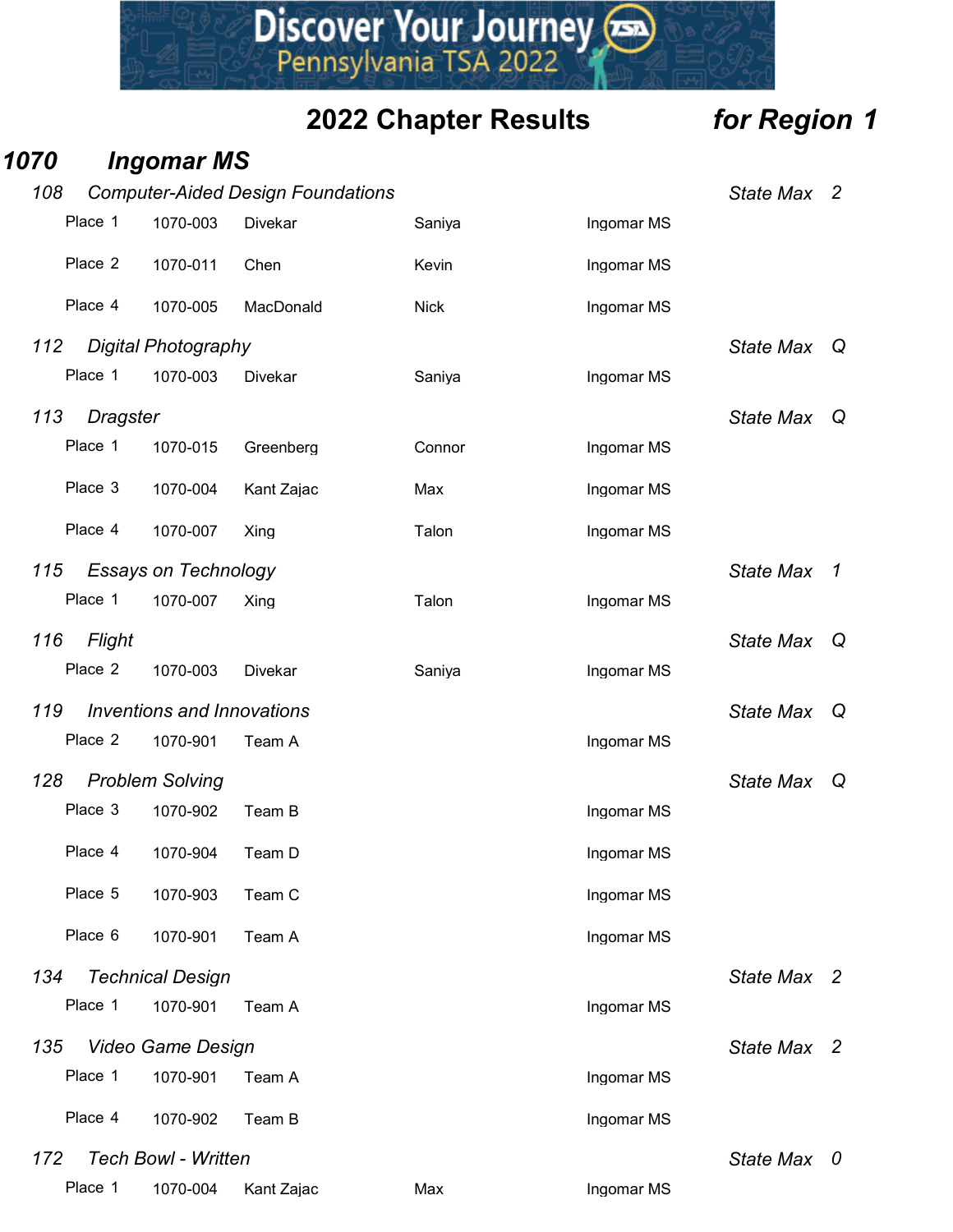|     |         |                  |                | Discover Your Journey       |            |              |
|-----|---------|------------------|----------------|-----------------------------|------------|--------------|
|     |         |                  |                |                             |            |              |
|     |         |                  |                | <b>2022 Chapter Results</b> |            | for Region 1 |
|     | Place 2 | 1070-003         | <b>Divekar</b> | Saniya                      | Ingomar MS |              |
|     | Place 6 | 1070-021         | Paruvelli      | Shrey                       | Ingomar MS |              |
|     |         | 1070-007         | Xing           | Talon                       | Ingomar MS |              |
|     | Place 7 |                  |                |                             |            |              |
|     | Place 8 | 1070-009         | Avunoori       | Ashrith                     | Ingomar MS |              |
| 174 |         | Coding - Written |                |                             |            | State Max 0  |
|     | Place 4 | 1070-006         | Tobia          | Troy                        | Ingomar MS |              |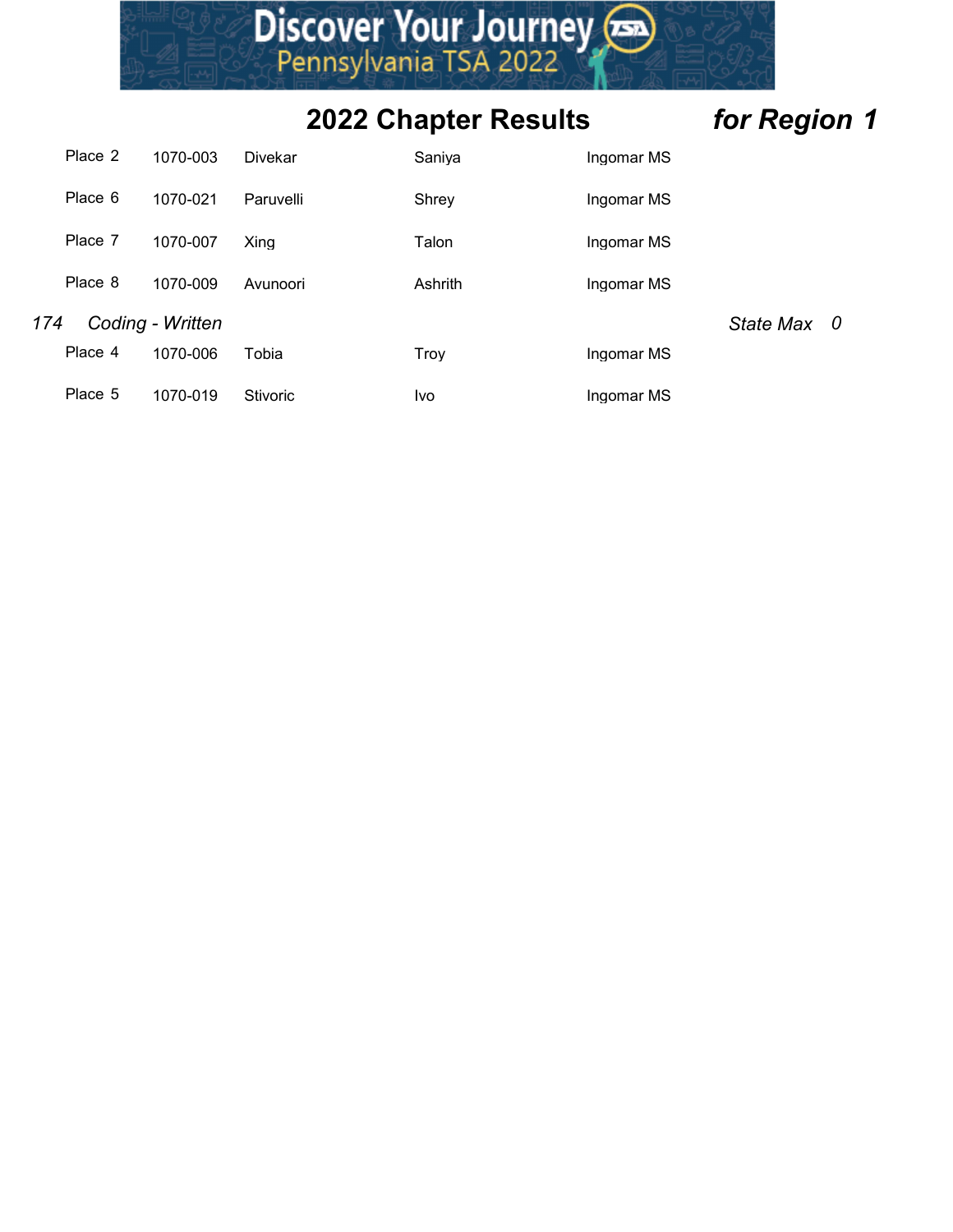|      |         |                                               |                                             | Discover Your Journey       |                                   |  |
|------|---------|-----------------------------------------------|---------------------------------------------|-----------------------------|-----------------------------------|--|
|      |         |                                               |                                             | <b>2022 Chapter Results</b> | for Region 1                      |  |
| 2013 |         |                                               | <b>Fox Chapel Area HS</b>                   |                             |                                   |  |
| 202  |         | <b>Architectural Design</b>                   |                                             |                             | State Max Q                       |  |
|      | Place 1 | 2013-901                                      | Team A                                      |                             | Fox Chapel Area HS                |  |
| 203  |         | <b>Biotechnology Design</b>                   |                                             |                             | State Max Q                       |  |
|      | Place 3 | 2013-901                                      | Team A                                      |                             | Fox Chapel Area HS                |  |
| 204  |         | <b>Board Game Design</b>                      |                                             |                             | State Max Q                       |  |
|      | Place 3 | 2013-901                                      | Team A                                      |                             | Fox Chapel Area HS                |  |
| 205  |         | <b>CAD Architecture</b>                       |                                             |                             | State Max 3                       |  |
|      | Place 3 | 2013-014                                      | Berman                                      | Dylan                       | Fox Chapel Area HS                |  |
| 208  |         | <b>Children's Stories</b>                     |                                             |                             | State Max Q                       |  |
|      | Place 2 | 2013-902                                      | Team B                                      |                             | Fox Chapel Area HS                |  |
|      | Place 4 | 2013-903                                      | Team C                                      |                             | Fox Chapel Area HS                |  |
| 215  |         | <b>Dragster Design</b>                        |                                             |                             | State Max Q                       |  |
|      | Place 2 | 2013-013                                      | Jayaratnam                                  | Darren                      | Fox Chapel Area HS                |  |
|      | Place 3 | 2013-011                                      | Park                                        | Sangyon                     | Fox Chapel Area HS                |  |
|      | Place 4 | 2013-010                                      | Jhanji                                      | Etash                       | Fox Chapel Area HS                |  |
|      | Place 6 | 2013-012                                      | Gass                                        | Sophia                      | Fox Chapel Area HS                |  |
| 217  |         | <b>Essays on Technology</b>                   |                                             |                             | State Max 1                       |  |
|      | Place 2 | 2013-025                                      | lasella                                     | Dino                        | Fox Chapel Area HS                |  |
|      | Place 3 | 2013-019                                      | Jacob                                       | Talis                       | Fox Chapel Area HS                |  |
|      |         |                                               |                                             |                             |                                   |  |
| 218  | Place 1 | 2013-019                                      | <b>Extemporaneous Presentation</b><br>Jacob | Talis                       | State Max Q<br>Fox Chapel Area HS |  |
|      |         |                                               |                                             |                             |                                   |  |
| 225  | Place 1 | <b>Music Production</b><br>2013-902           | Team B                                      |                             | State Max Q<br>Fox Chapel Area HS |  |
|      | Place 2 |                                               |                                             |                             |                                   |  |
|      |         | 2013-901                                      | Team A                                      |                             | Fox Chapel Area HS                |  |
| 229  |         | <b>Promotional Design</b>                     |                                             |                             | State Max Q                       |  |
|      | Place 2 | 2013-024                                      | Elder                                       | Samuel                      | Fox Chapel Area HS                |  |
| 235  | Place 4 | <b>Technology Problem Solving</b><br>2013-902 | Team B                                      |                             | State Max Q<br>Fox Chapel Area HS |  |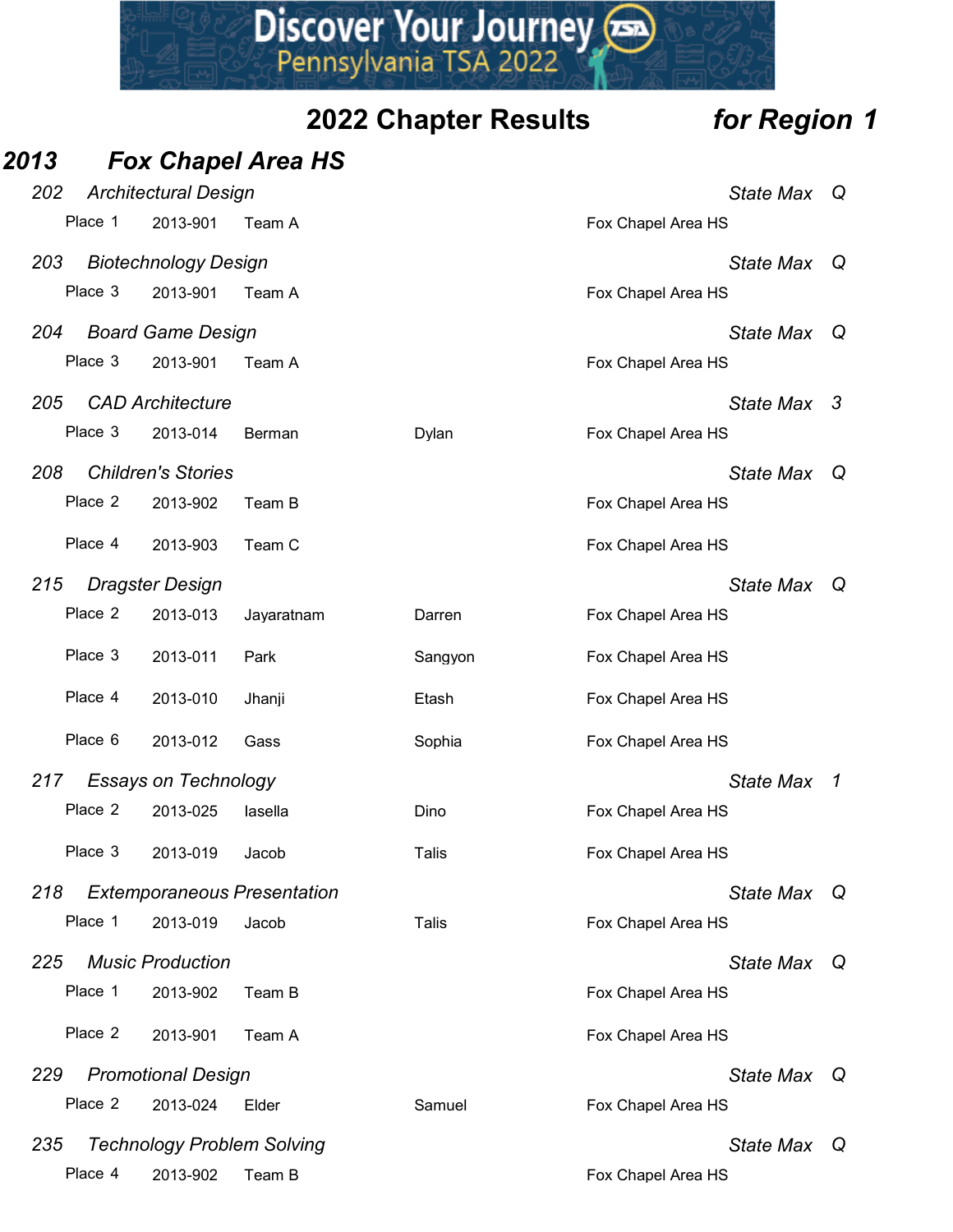

|     |           |                                  |              | Discover Your Journey       |                    |              |  |
|-----|-----------|----------------------------------|--------------|-----------------------------|--------------------|--------------|--|
|     |           |                                  |              | <b>2022 Chapter Results</b> |                    | for Region 1 |  |
|     | Place 5   | 2013-901                         | Team A       |                             | Fox Chapel Area HS |              |  |
| 236 |           | <b>Transportation Modeling</b>   |              |                             |                    | State Max Q  |  |
|     | Place 1   | 2013-022                         | Mylarappa    | Swati                       | Fox Chapel Area HS |              |  |
| 237 |           | Video Game Design                |              |                             |                    | State Max 2  |  |
|     | Place 4   | 2013-901                         | Team A       |                             | Fox Chapel Area HS |              |  |
| 238 | Webmaster |                                  |              |                             |                    | State Max Q  |  |
|     | Place 1   | 2013-901                         | Team A       |                             | Fox Chapel Area HS |              |  |
| 253 |           | PA - Logo Design                 |              |                             |                    | State Max 2  |  |
|     | Place 1   | 2013-038                         | Li           | Johnathan                   | Fox Chapel Area HS |              |  |
| 272 |           | <b>Technology Bowl - Written</b> |              |                             |                    | State Max 0  |  |
|     | Place 6   | 2013-032                         | Ummer        | Samuel                      | Fox Chapel Area HS |              |  |
| 274 |           | Coding - Written                 |              |                             |                    | State Max 0  |  |
|     | Place 1   | 2013-008                         | Ferris       | Adam                        | Fox Chapel Area HS |              |  |
|     | Place 2   | 2013-004                         | Rice         | William                     | Fox Chapel Area HS |              |  |
|     | Place 3   | 2013-009                         | <b>Brown</b> | Joshua                      | Fox Chapel Area HS |              |  |
|     | Place 5   | 2013-007                         | Ayyanar      | Murugan                     | Fox Chapel Area HS |              |  |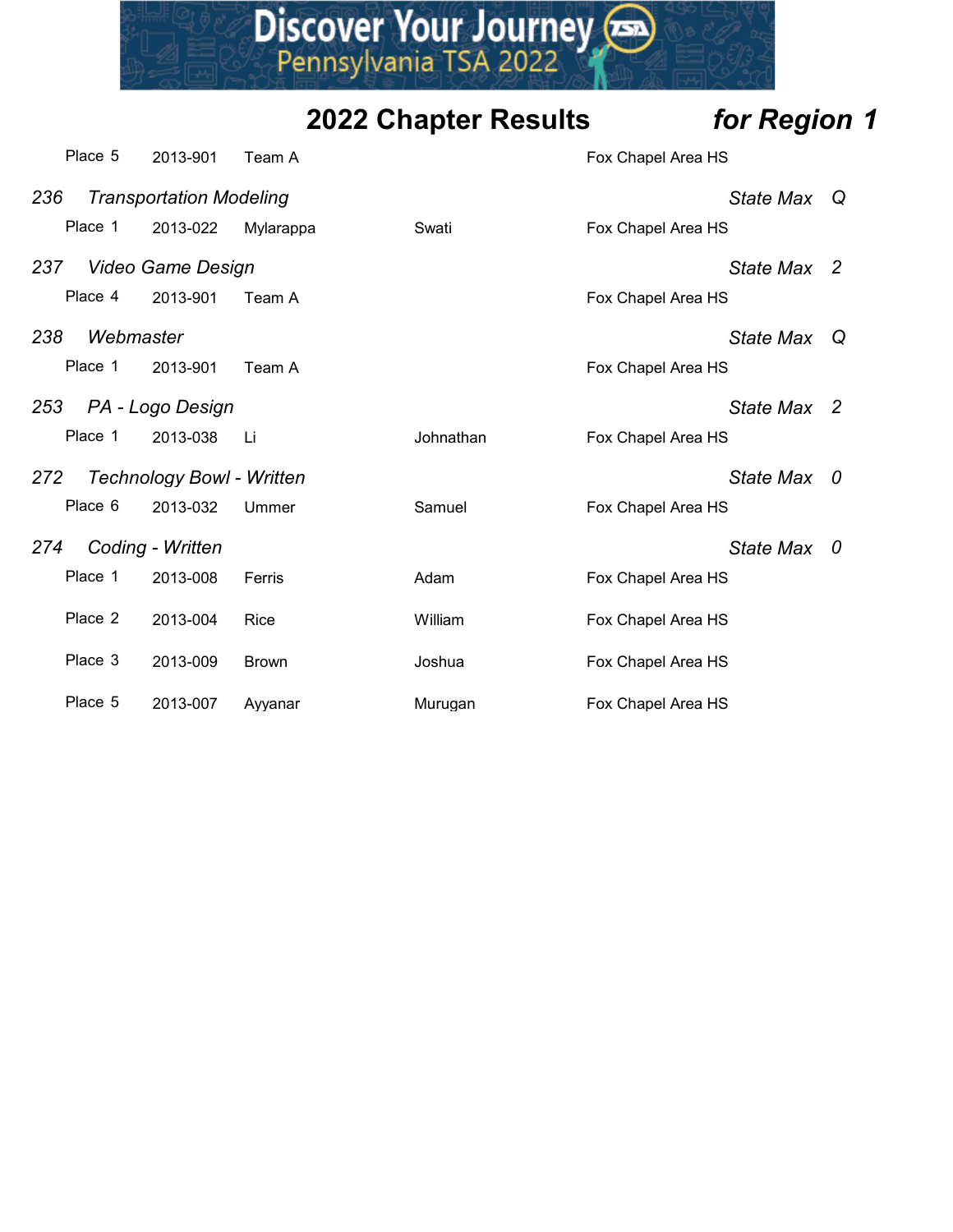|      |         |          |                                          |                                            | Discover Your Journey       |                  |              |  |
|------|---------|----------|------------------------------------------|--------------------------------------------|-----------------------------|------------------|--------------|--|
|      |         |          |                                          |                                            | <b>2022 Chapter Results</b> |                  | for Region 1 |  |
| 2060 |         |          | <b>N. Allegheny IHS</b>                  |                                            |                             |                  |              |  |
| 203  | Place 1 |          | <b>Biotechnology Design</b>              |                                            |                             |                  | State Max Q  |  |
|      |         |          | 2060-901                                 | Team A                                     |                             | N. Allegheny IHS |              |  |
| 218  |         | Place 4  | 2060-014                                 | <b>Extemporaneous Presentation</b><br>Wang | Amber                       | N. Allegheny IHS | State Max Q  |  |
|      |         |          |                                          |                                            |                             |                  |              |  |
| 228  |         | Place 3  | <b>Prepared Presentation</b><br>2060-018 | MacDonald                                  | Anthony                     | N. Allegheny IHS | State Max Q  |  |
|      |         | Place 4  | 2060-017                                 | Palmer                                     | Jeffrey                     | N. Allegheny IHS |              |  |
|      |         |          |                                          |                                            |                             |                  |              |  |
|      |         | Place 5  | 2060-008                                 | Frank                                      | Natalee                     | N. Allegheny IHS |              |  |
| 232  |         |          |                                          | <b>Structural Design &amp; Engineering</b> |                             |                  | State Max Q  |  |
|      |         |          | Place 1 2060-902 Team B                  |                                            |                             | N. Allegheny IHS |              |  |
|      |         | Place 2  | 2060-901                                 | Team A                                     |                             | N. Allegheny IHS |              |  |
|      |         | Place 3  | 2060-903                                 | Team C                                     |                             | N. Allegheny IHS |              |  |
| 233  |         |          |                                          | <b>System Control Technology</b>           |                             |                  | State Max 1  |  |
|      |         | Place 1  | 2060-901                                 | Team A                                     |                             | N. Allegheny IHS |              |  |
| 235  |         |          |                                          | <b>Technology Problem Solving</b>          |                             |                  | State Max Q  |  |
|      |         | Place 2  | 2060-903                                 | Team C                                     |                             | N. Allegheny IHS |              |  |
|      |         | Place 8  | 2060-901                                 | Team A                                     |                             | N. Allegheny IHS |              |  |
| 272  |         |          | <b>Technology Bowl - Written</b>         |                                            |                             |                  | State Max 0  |  |
|      |         | Place 8  | 2060-003                                 | Wehrspann                                  | Adam                        | N. Allegheny IHS |              |  |
|      |         | Place 11 | 2060-014                                 | Wang                                       | Amber                       | N. Allegheny IHS |              |  |
| 273  |         |          | <b>Forensic Science - Written</b>        |                                            |                             |                  | State Max 0  |  |
|      |         | Place 2  | 2060-009                                 | Zhang                                      | Ada                         | N. Allegheny IHS |              |  |
| 274  |         |          | Coding - Written                         |                                            |                             |                  | State Max 0  |  |
|      |         | Place 8  | 2060-009                                 | Zhang                                      | Ada                         | N. Allegheny IHS |              |  |
|      |         |          |                                          |                                            |                             |                  |              |  |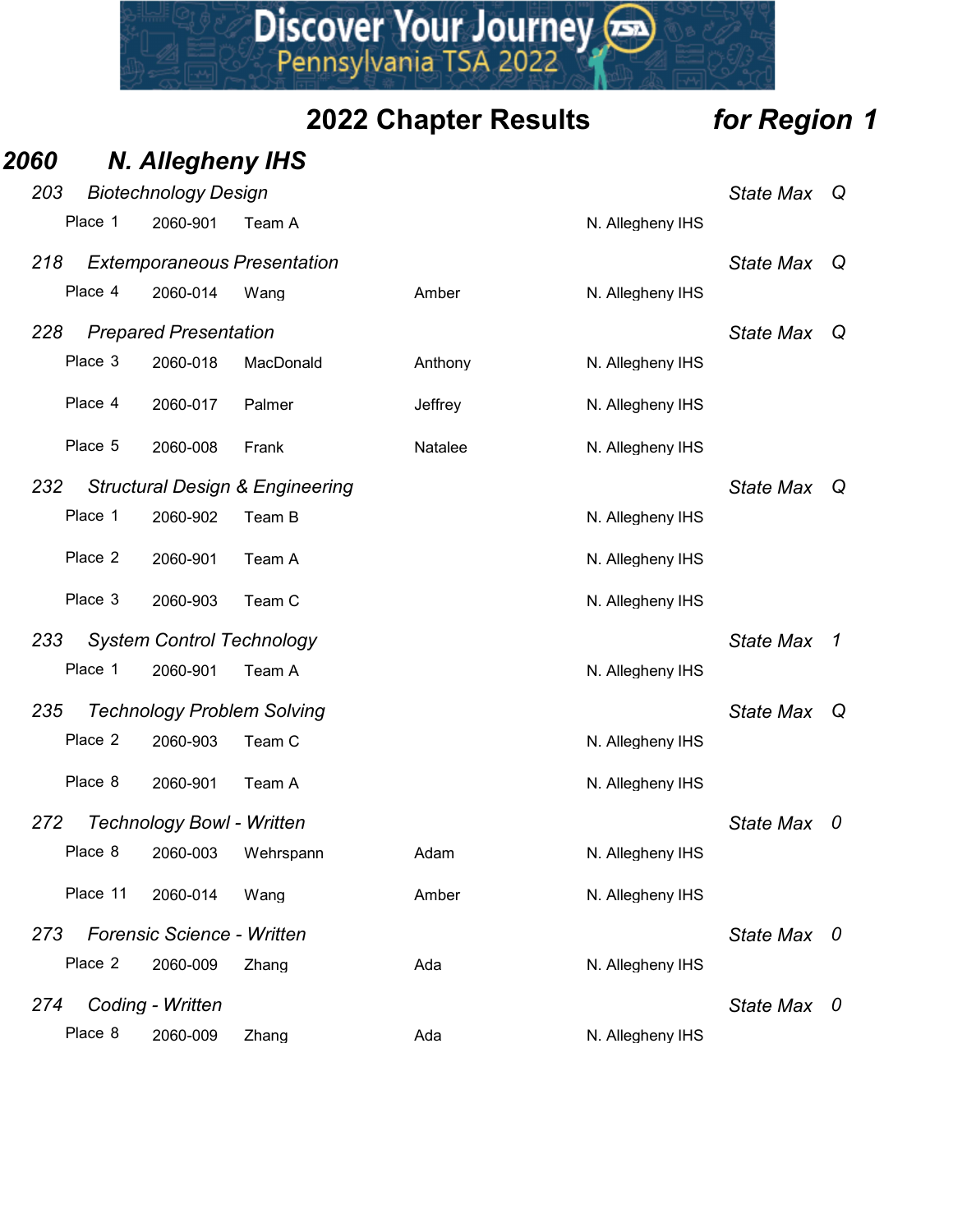|     |         |                         |         | Discover Your Journey       |                  |              |  |
|-----|---------|-------------------------|---------|-----------------------------|------------------|--------------|--|
|     |         |                         |         | <b>2022 Chapter Results</b> |                  | for Region 1 |  |
| )78 |         | <b>Pine-Richland HS</b> |         |                             |                  |              |  |
| 206 |         | <b>CAD Engineering</b>  |         |                             |                  | State Max 3  |  |
|     | Place 1 | 2078-003                | Wees    | <b>Brandon</b>              | Pine-Richland HS |              |  |
|     | Place 2 | 2078-005                | Kaufman | Owen                        | Pine-Richland HS |              |  |
|     | Place 3 | 2078-006                | Yurocko | Matt                        | Pine-Richland HS |              |  |
| 215 |         | <b>Dragster Design</b>  |         |                             |                  | State Max Q  |  |
|     | Place 5 | 2078-003                | Wees    | <b>Brandon</b>              | Pine-Richland HS |              |  |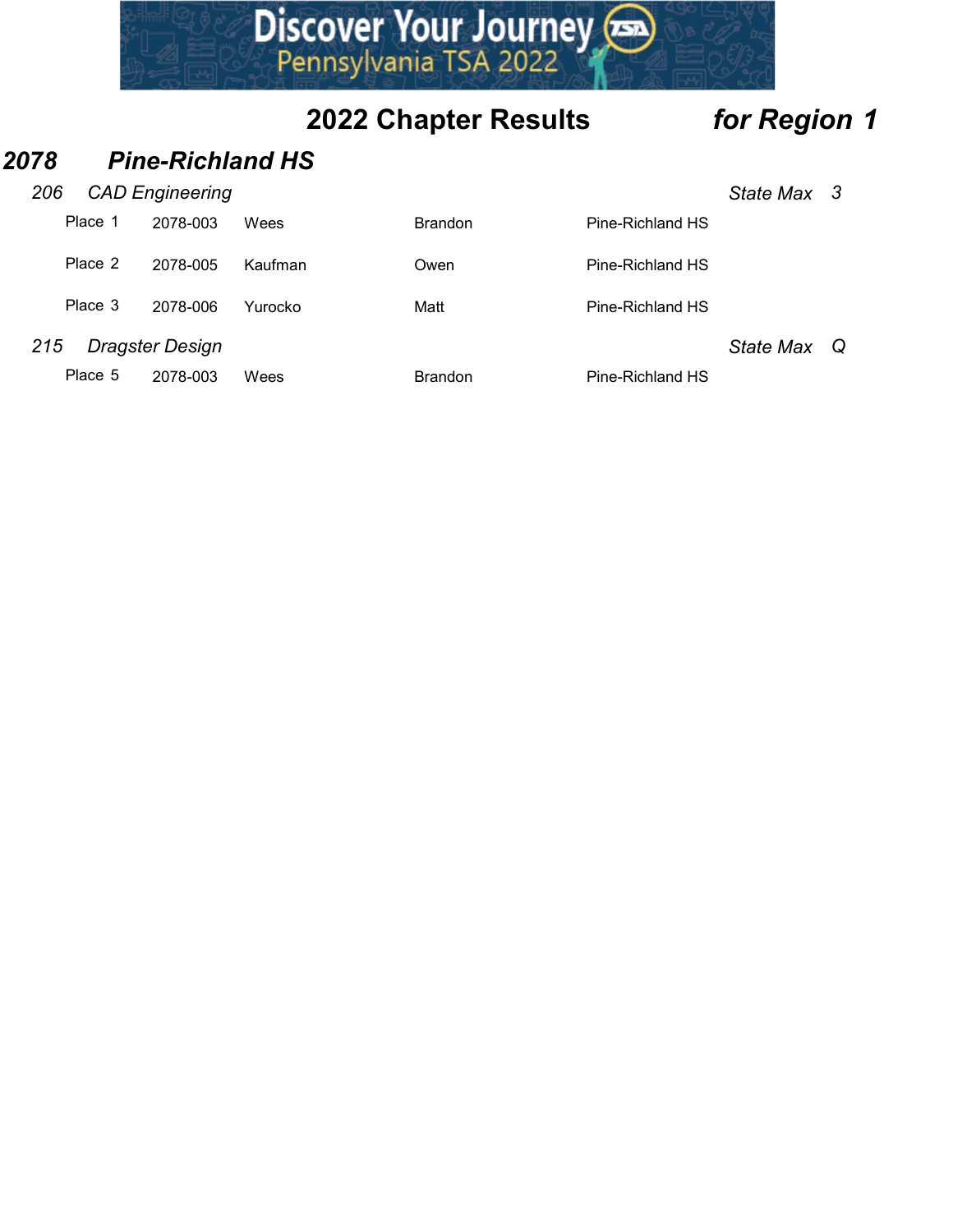|      |         |                                         | Discover Your Journey              | <b>2022 Chapter Results</b> |                     | for Region 1     |  |
|------|---------|-----------------------------------------|------------------------------------|-----------------------------|---------------------|------------------|--|
| 2089 |         | <b>Blackhawk HS</b>                     |                                    |                             |                     |                  |  |
|      |         |                                         |                                    |                             |                     | <b>State Max</b> |  |
|      | Place 6 | 2089-008                                | Dejesus                            | Eleanor                     | <b>Blackhawk HS</b> |                  |  |
| 202  | Place 2 | <b>Architectural Design</b><br>2089-902 | Team B                             |                             | <b>Blackhawk HS</b> | State Max Q      |  |
|      | Place 3 | 2089-901                                | Team A                             |                             | <b>Blackhawk HS</b> |                  |  |
| 203  |         | <b>Biotechnology Design</b>             |                                    |                             |                     | State Max Q      |  |
|      | Place 2 | 2089-901                                | Team A                             |                             | <b>Blackhawk HS</b> |                  |  |
| 204  |         | <b>Board Game Design</b>                |                                    |                             |                     | State Max Q      |  |
|      | Place 1 | 2089-902                                | Team B                             |                             | <b>Blackhawk HS</b> |                  |  |
|      | Place 2 | 2089-901                                | Team A                             |                             | <b>Blackhawk HS</b> |                  |  |
| 205  |         | <b>CAD Architecture</b>                 |                                    |                             |                     | State Max 3      |  |
|      | Place 1 | 2089-002                                | Houy                               | Kaylee                      | <b>Blackhawk HS</b> |                  |  |
|      | Place 2 | 2089-003                                | Woods                              | Alexia                      | <b>Blackhawk HS</b> |                  |  |
| 206  | Place 4 | <b>CAD Engineering</b><br>2089-018      | Hanlon                             | Jack                        | <b>Blackhawk HS</b> | State Max 3      |  |
| 208  |         | <b>Children's Stories</b>               |                                    |                             |                     | State Max Q      |  |
|      | Place 3 | 2089-902                                | Team B                             |                             | <b>Blackhawk HS</b> |                  |  |
| 215  |         | <b>Dragster Design</b>                  |                                    |                             |                     | State Max Q      |  |
|      | Place 1 | 2089-021                                | Trzinski                           | Andrew                      | <b>Blackhawk HS</b> |                  |  |
| 217  | Place 1 | <b>Essays on Technology</b><br>2089-006 | Shidemantle                        | John                        | <b>Blackhawk HS</b> | State Max 1      |  |
| 218  |         |                                         | <b>Extemporaneous Presentation</b> |                             |                     | State Max Q      |  |
|      | Place 2 | 2089-016                                | Woods                              | Andrew                      | <b>Blackhawk HS</b> |                  |  |
| 220  |         | <b>Flight Endurance</b>                 |                                    |                             |                     | State Max Q      |  |
|      | Place 1 | 2089-019                                | Kyle                               | Matthew                     | <b>Blackhawk HS</b> |                  |  |
| 228  |         | <b>Prepared Presentation</b>            |                                    |                             |                     | State Max Q      |  |
|      | Place 1 | 2089-011                                | Lanham                             | Skye                        | <b>Blackhawk HS</b> |                  |  |
|      | Place 2 | 2089-016                                | Woods                              | Andrew                      | <b>Blackhawk HS</b> |                  |  |
|      | Place 6 | 2089-008                                | Dejesus                            | Eleanor                     | <b>Blackhawk HS</b> |                  |  |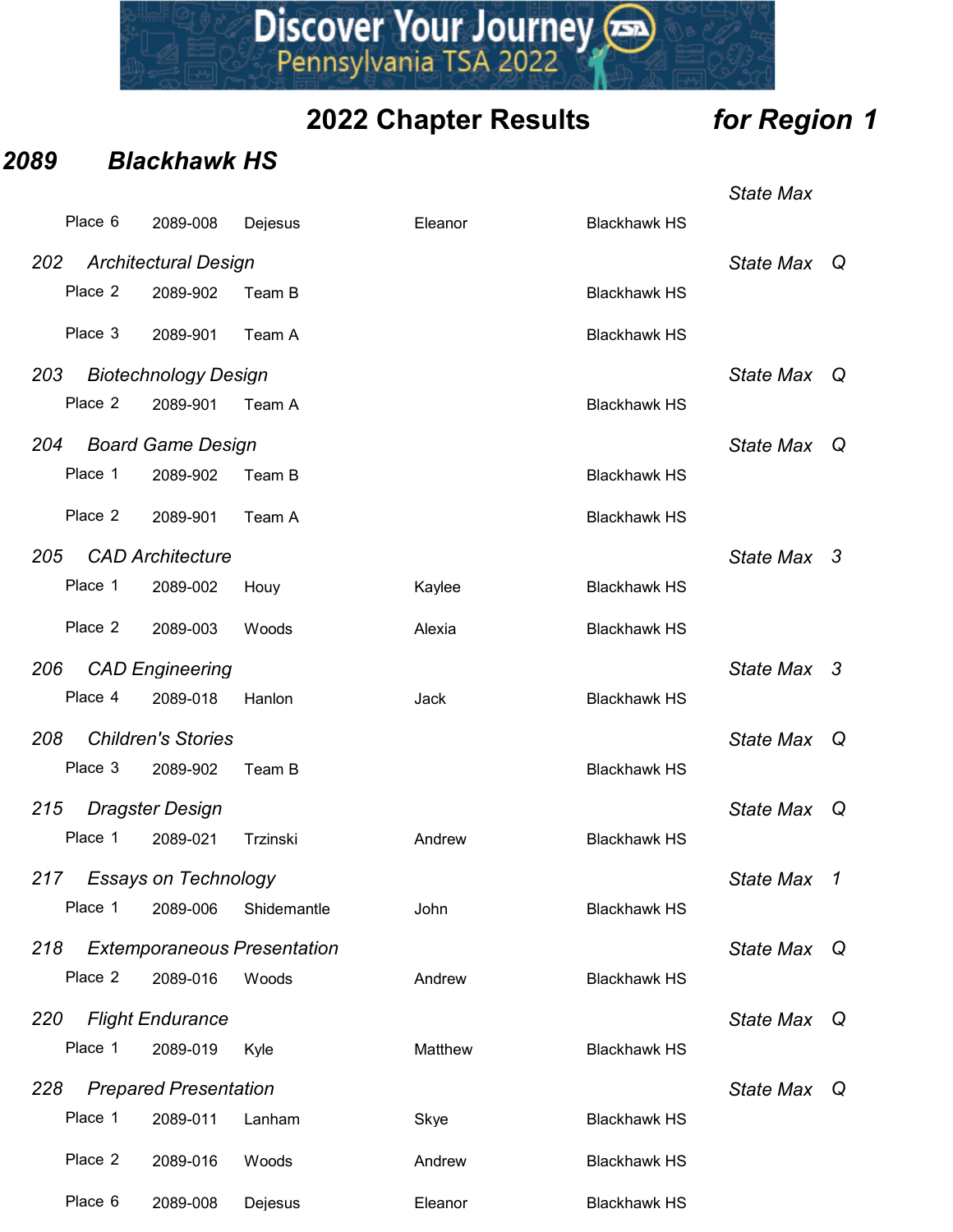|     |           |                                       |                                                              | Discover Your Journey       |                     |              |  |
|-----|-----------|---------------------------------------|--------------------------------------------------------------|-----------------------------|---------------------|--------------|--|
|     |           |                                       |                                                              | <b>2022 Chapter Results</b> |                     | for Region 1 |  |
| 229 | Place 1   | <b>Promotional Design</b><br>2089-002 |                                                              |                             | <b>Blackhawk HS</b> | State Max Q  |  |
| 232 | Place 4   | 2089-904                              | Houy<br><b>Structural Design &amp; Engineering</b><br>Team D | Kaylee                      | <b>Blackhawk HS</b> | State Max Q  |  |
| 237 |           | Video Game Design                     |                                                              |                             |                     | State Max 2  |  |
|     | Place 2   | 2089-902                              | Team B                                                       |                             | <b>Blackhawk HS</b> |              |  |
|     | Place 3   | 2089-901                              | Team A                                                       |                             | <b>Blackhawk HS</b> |              |  |
| 238 | Webmaster |                                       |                                                              |                             |                     | State Max Q  |  |
|     | Place 2   | 2089-901                              | Team A                                                       |                             | <b>Blackhawk HS</b> |              |  |
| 271 |           | <b>Chapter Team - Written</b>         |                                                              |                             |                     | State Max 0  |  |
|     | Place 1   | 2089-016                              | Woods                                                        | Andrew                      | <b>Blackhawk HS</b> |              |  |
|     | Place 2   | 2089-004                              | Coddington                                                   | Kendall                     | <b>Blackhawk HS</b> |              |  |
| 272 |           | <b>Technology Bowl - Written</b>      |                                                              |                             |                     | State Max 0  |  |
|     | Place 1   | 2089-016                              | Woods                                                        | Andrew                      | <b>Blackhawk HS</b> |              |  |
|     | Place 5   | 2089-021                              | Trzinski                                                     | Andrew                      | <b>Blackhawk HS</b> |              |  |
|     | Place 9   | 2089-023                              | Tweed                                                        | Abigal                      | <b>Blackhawk HS</b> |              |  |
| 273 |           | <b>Forensic Science - Written</b>     |                                                              |                             |                     | State Max 0  |  |
|     | Place 1   | 2089-025                              | Tweed                                                        | Illey                       | <b>Blackhawk HS</b> |              |  |
|     | Place 3   | 2089-021                              | Trzinski                                                     | Andrew                      | <b>Blackhawk HS</b> |              |  |
|     | Place 4   | 2089-023                              | Tweed                                                        | Abigal                      | <b>Blackhawk HS</b> |              |  |
| 274 |           | Coding - Written                      |                                                              |                             |                     | State Max 0  |  |
|     | Place 4   | 2089-004                              | Coddington                                                   | Kendall                     | <b>Blackhawk HS</b> |              |  |
|     | Place 7   | 2089-017                              | Coddington                                                   | Kylee                       | <b>Blackhawk HS</b> |              |  |